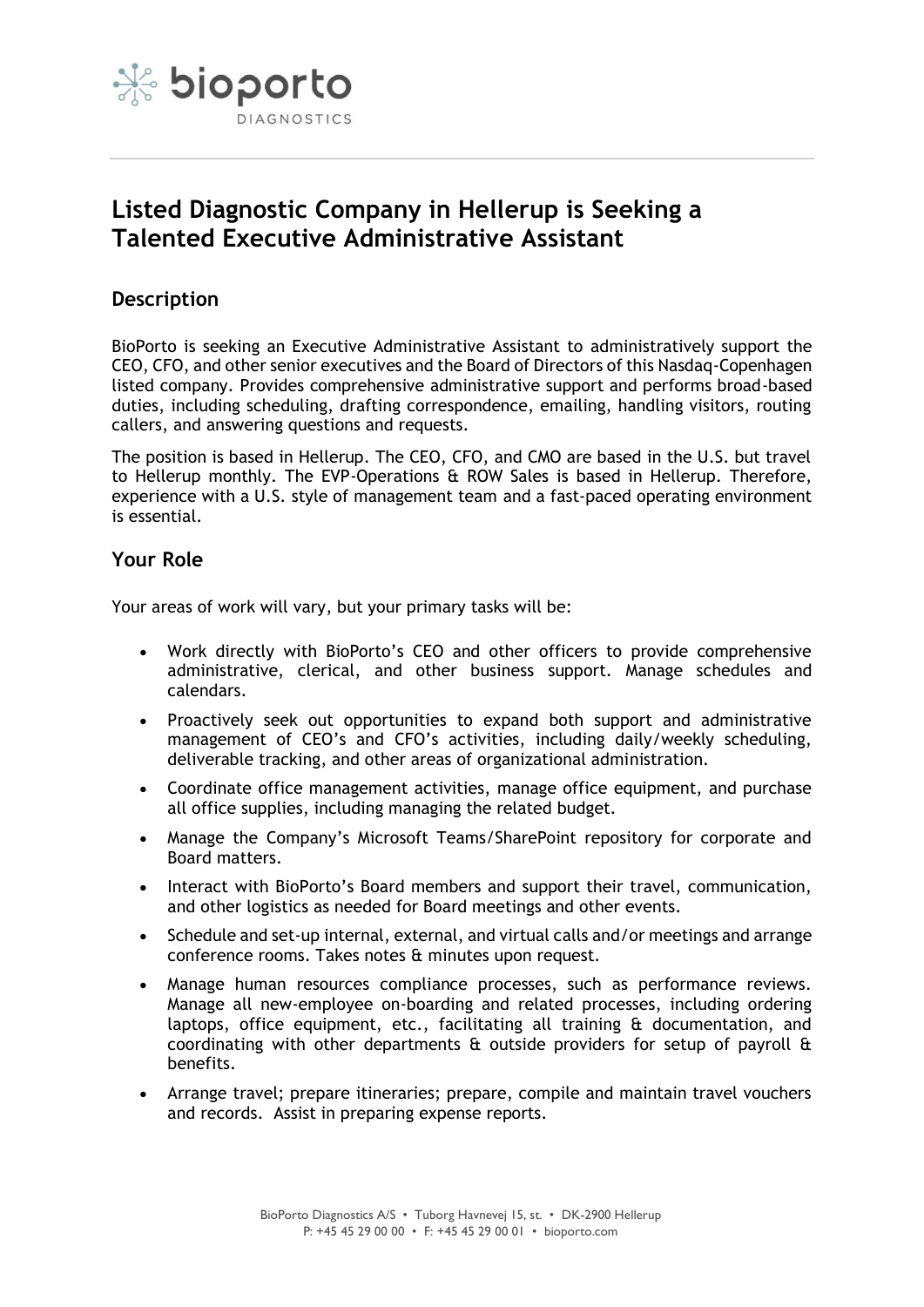- Relay directives, instructions, and assignment to employees.
- Receive and relay telephone messages.
- Assist in drafting press releases and other key investor reports and be primarily responsible for issuing press releases and Company Announcements to the wire services and Nasdaq.
- Prepare highly confidential and sensitive documents.
- Determine matters of top priority and handle accordingly.
- Prepare meeting agendas.
- Maintain office procedures.

#### **About BioPorto**

BioPorto is an in vitro diagnostics company focused on saving lives and improving the quality of life with actionable biomarkers – tools designed to help clinicians make changes in patient management. The Company uses its expertise in antibodies and assay development, as well as its platform for assay development, to create a pipeline of novel and compelling products that focus on conditions where there is significant unmet medical need, and where the Company's tests can help improve clinical and economic outcomes for patients, providers, and the healthcare ecosystem.

The Company's flagship product is The NGAL Test, which has been designed to aid in the risk assessment of Acute Kidney Injury (AKI), a common clinical syndrome that can have severe consequences, including significant morbidity and mortality if not identified and treated early. With the aid of The NGAL Test, physicians can identify patients potentially at risk of AKI more rapidly than is possible with current standard of care measurements, enabling earlier intervention and more tailored patient management strategies.

## **Qualifications Required**

- Bachelor's Degree with at least eight years of administrative support experience, including at least three years working directly for C-Suite Executives, and three years working in a U.S.-based, global organization.
- Must have excellent English expressive and written communication skills.
- High level of emotional intelligence, with ability to adapt and support rapidly changing priorities in a high growth environment.
- Impeccable integrity.
- Must be highly organized.
- Expert proficiency in Word, high proficiency in Power Point, and reasonable proficiency in Excel.